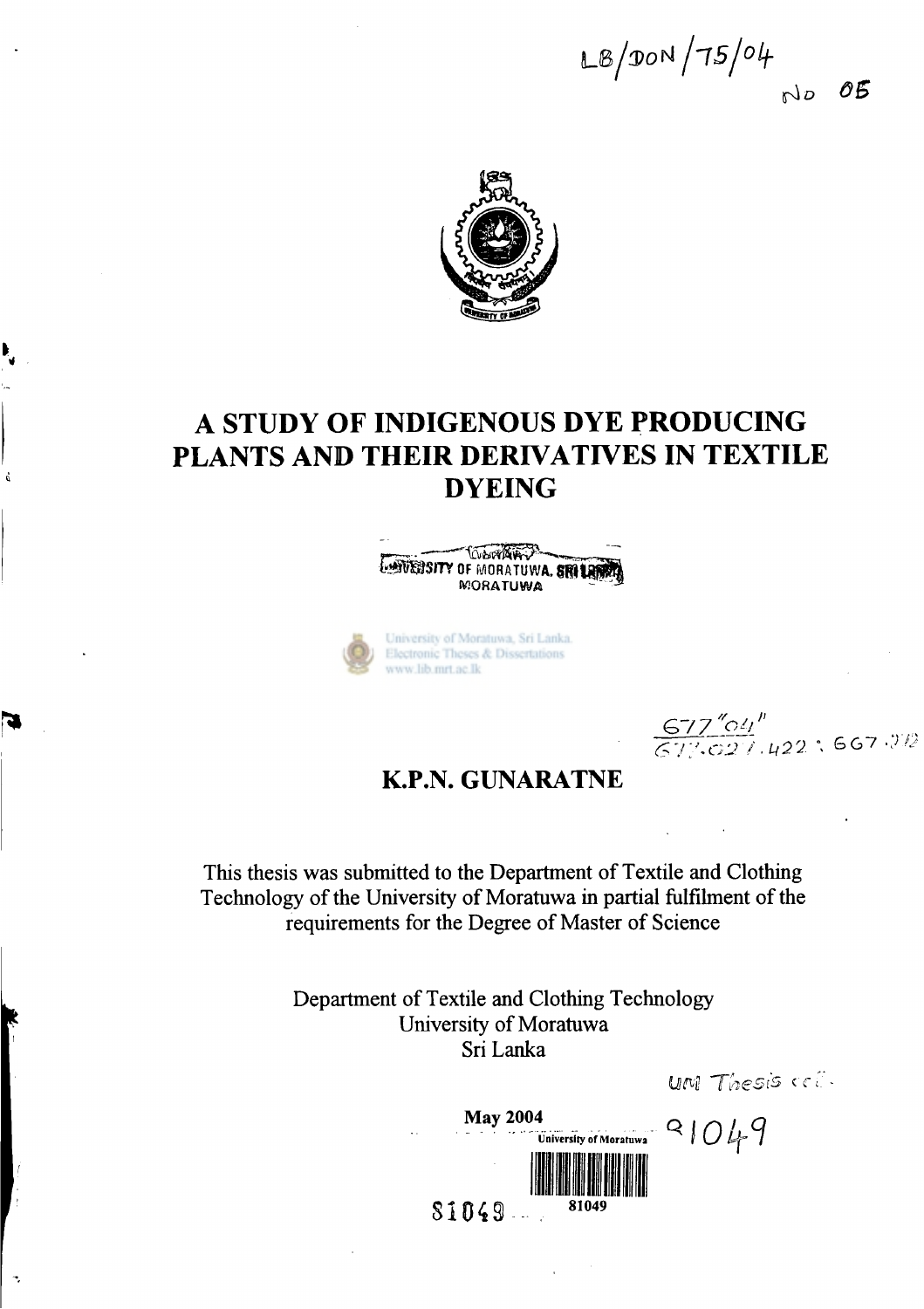"I certify that this thesis does not incorporate with acknowledgment any material previously submitted for a degree or diploma in any university and to the best of my knowledge and belief it does not contain any material previously published or orally communicated by another person expect where due reference is made in the text."

**K.P**.N. Gunaratne (Candidate)

University of Moratuwa, Sri Lanka. "To best of my knowledge the above particulars are correct."

Samudrika Wijayapala (Co-supervisor)

N.G.H. de Silva (Co-supervisor)

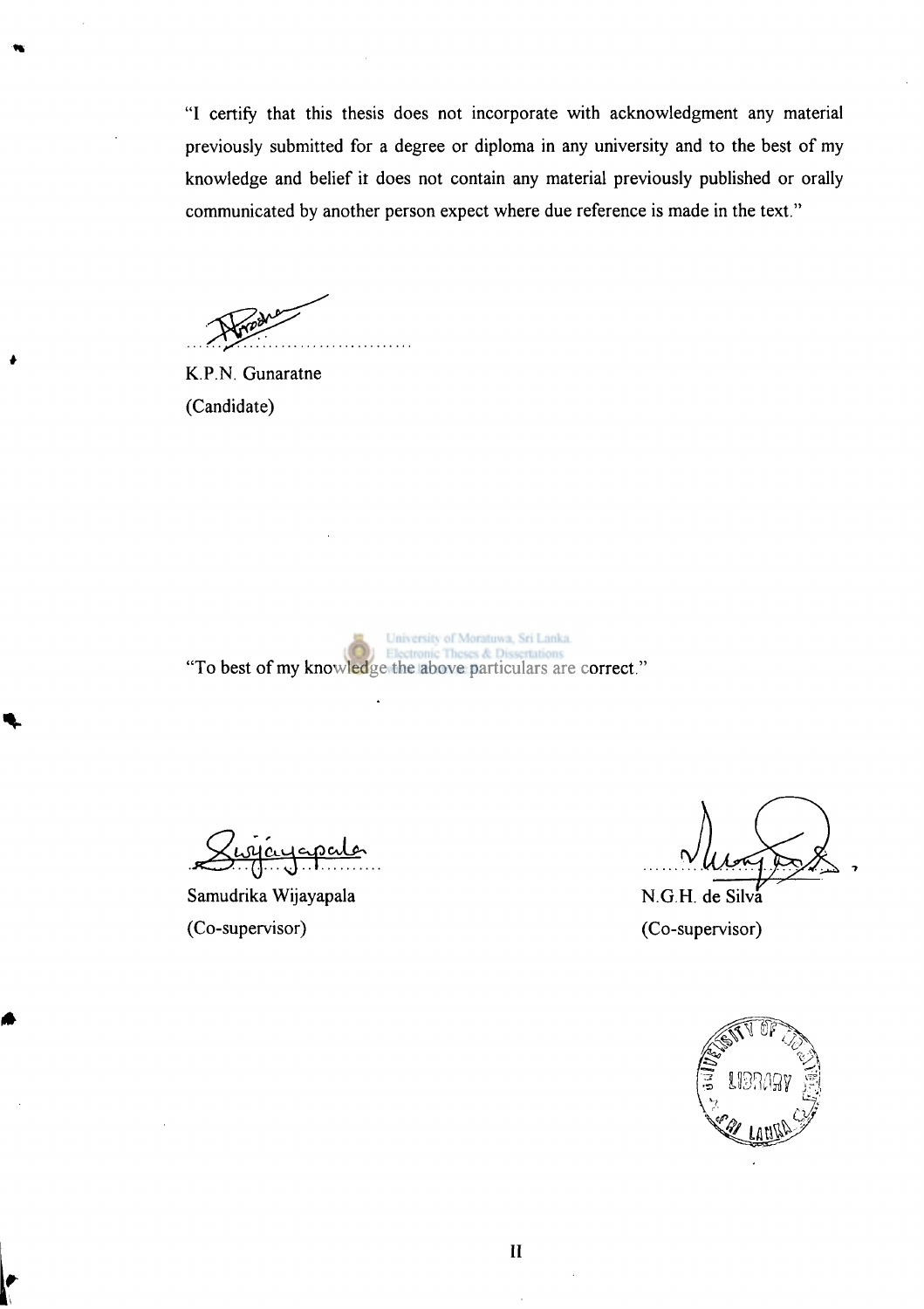#### **ABSTRACT**

With the discovery of synthetic dyes all colour industries, not only textile industry had turned to the more economical, reproducible, high colour fast and easy to use synthetic dyes and abandoned the natural dyeing tradition which had prevailed as the only colouring technology till then. But recently a revival in the natural dyeing technology has occurred as solutions to the environmental pollution arising out of the wet processing of textiles as well as to the growing trend of dye toxicity and allergies to the textile consumers. Natural dyes provide not only a good alternative to the environmental pollution arising from synthetic dyes but also provide low toxicity and allergic reactions while giving unique and fascinating colours which are not achievable from synthetic dyes.

٠

A thorough review to the historic background of the origin and progression of natural dyeing techniques in the world with specific concern to Sri Lanka was carried out. During this review a search was also made into the reasons for the erosion of this valuable tradition of natural dyeing. Through a survey of the natural dye producing plants world over, a list of indigenous dye producing plants in Sri Lanka was prepared and investigated the possibility of using one of these plant sources to develop a new natural dye based on its extraction. In selection of this plant source the major concern was given to the fact that it should be abundant as a waste material in Sri Lanka.

Black tea, which is highly available as a waste (dust) from tea factories and domestic sources (brewed tea) were used to extract polyphenols, which are an abundant form of natural compounds in tea. These were used as the coupling component to produce azo compounds by coupling with different diazonium salts. Both polyphenols and azo compounds were separated and solidified and thus obtained azo compounds had variable colour shades depending on their respective diazonium salts. The possibility of applying these azo compounds as in-situ azo dyes on 100% cotton and ready-made insoluble disperse azo dyes using HTHP conditions on 100% polyester, 100% nylon and 100% wool were investigated. Different azo compounds produced different colour shades on different fabric types as well as on the same fabric type. Optimisation of dye bath conditions to improve the take up of polyphenols by cotton using the in-situ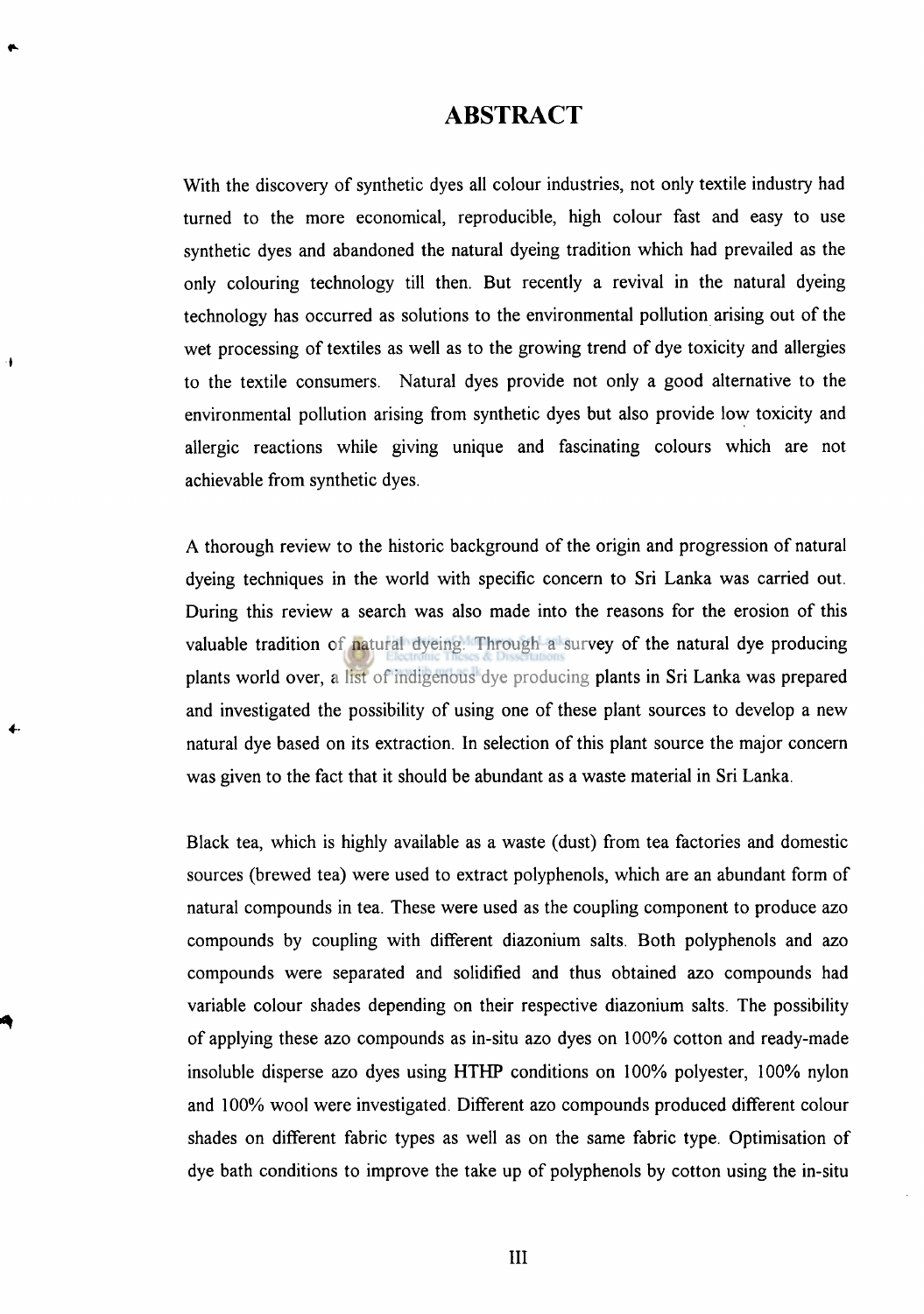application of azo dyes was also carried out. The colours produced on cotton were not very bright and showed moderate colour fastness to washing, good colour fastness to rubbing while the brilliant colours produced on polyester showed good to very good wash, rub and sublimation fastness, after reduction clearing. The colour depth and fastness on nylon and wool were better than those on polyester. The light fastness of all the azo dyed samples was poor and should be improved using suitable after treatments. The percentage yield of polyphenols for both used and unused black tea leaves and the percentage yield of different azo compounds obtained from unused black tea leaves were calculated.

The study was basically carried out with the aim of investigating the traditional dyeing techniques and indigenous dye producing plant sources in Sri Lanka and to assess the possibility of using polyphenols from one of the selected plant resources. Tea, which is abundantly available as tea waste (dust) from factories and brewed tea leaves from domestic sources was selected as the natural source of dye or dye intermediate for textile dyeing.



 $\gamma^{\rm I}$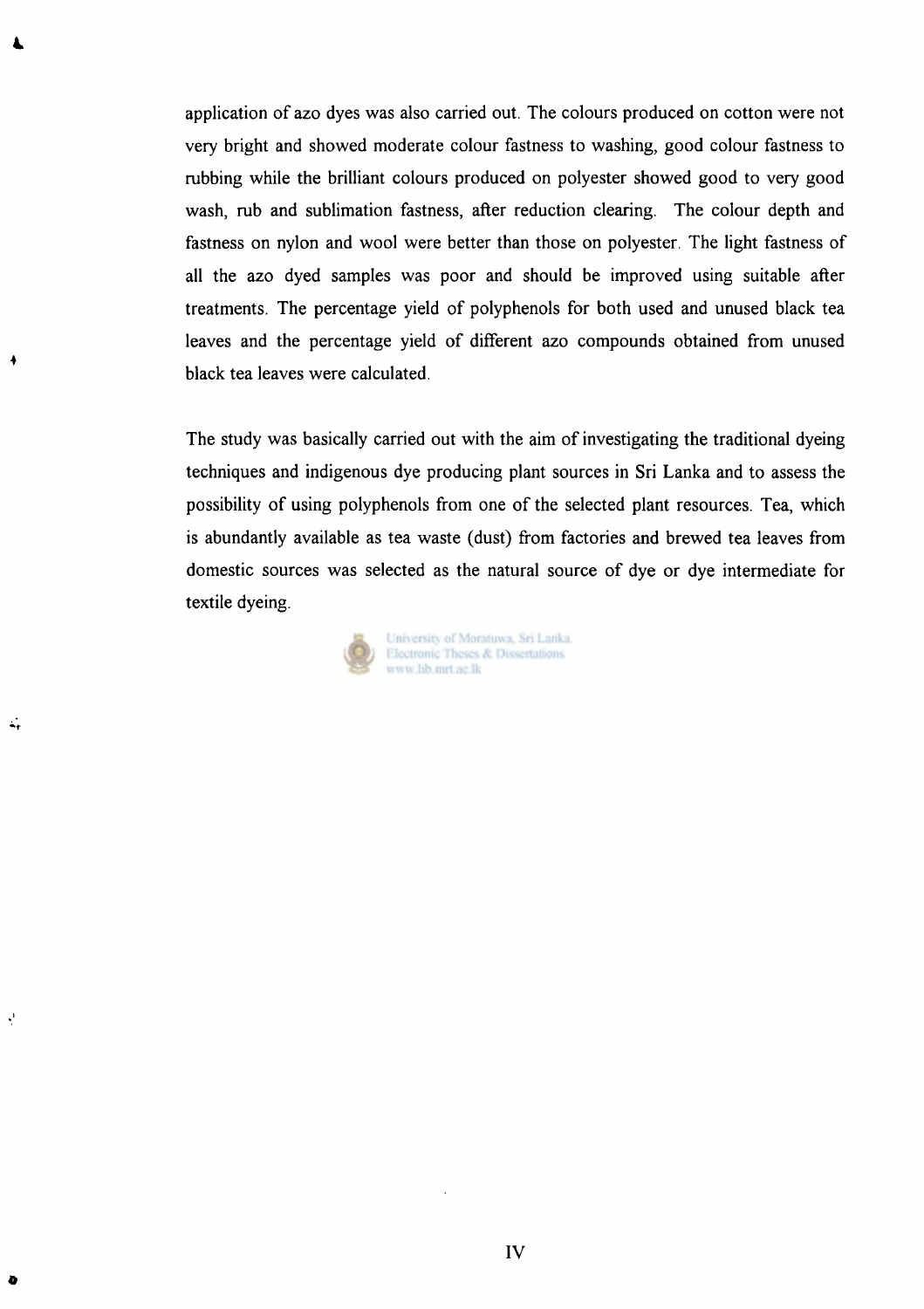#### **ACKNOWLEDGEMENT**

It is with immense gratitude and honour that I appreciate the invaluable service of my two supervisors Mrs. Samudrika Wijayapala and Mr. N.G.H. de Silva for their guidance, support, encouragement and advice offered to me right through out this research study.

I would like to thank Prof. Lakdas Fernando, Dr. Lanarolle and Dr. Nirmali de Silva for their vital presence and contributions in the progress review committees and the valuable guidance and suggestions provided to make this study a success. I would like to thank Mr. D.P.D. Dissanayake for his support and advice as the M.Sc. course coordinator.

I sincerely thank all the staff members of the Department of Textile and Clothing Technology of University of Moratuwa for offering their helping hands to complete this research study successfully. I would like to offer special thanks to technical officers Mr. CP . Malalanayake and Mrs. P. Wanniarachchi, and the lab attendant Mr. W. Chandradasa for their co-operation extended to me during my work.

I would like to thank the environmental laboratory staff of Department of Civil Engineering, especially Ms. Priyanka Dissanayake for the enormous support given me to complete the experimental part of this research.

I wish to extend my sincere thanks to Ms. U.G. Chandrika (Senior lecturer at the University of Sri Jayawardanapura) and Mr. M.J.N. Muthunayake (Textile Technologist at the Department of Textiles) for their guidance and support given in the initial stages of this research, without which this research would have not been a success.

I would like to thank the library staff of the National Museum, Industrial Technology Institute, University of Moratuwa, University of Sri Jayawardanapura, University of Indigenous Medicine and the Public Library of Colombo for their tremendous support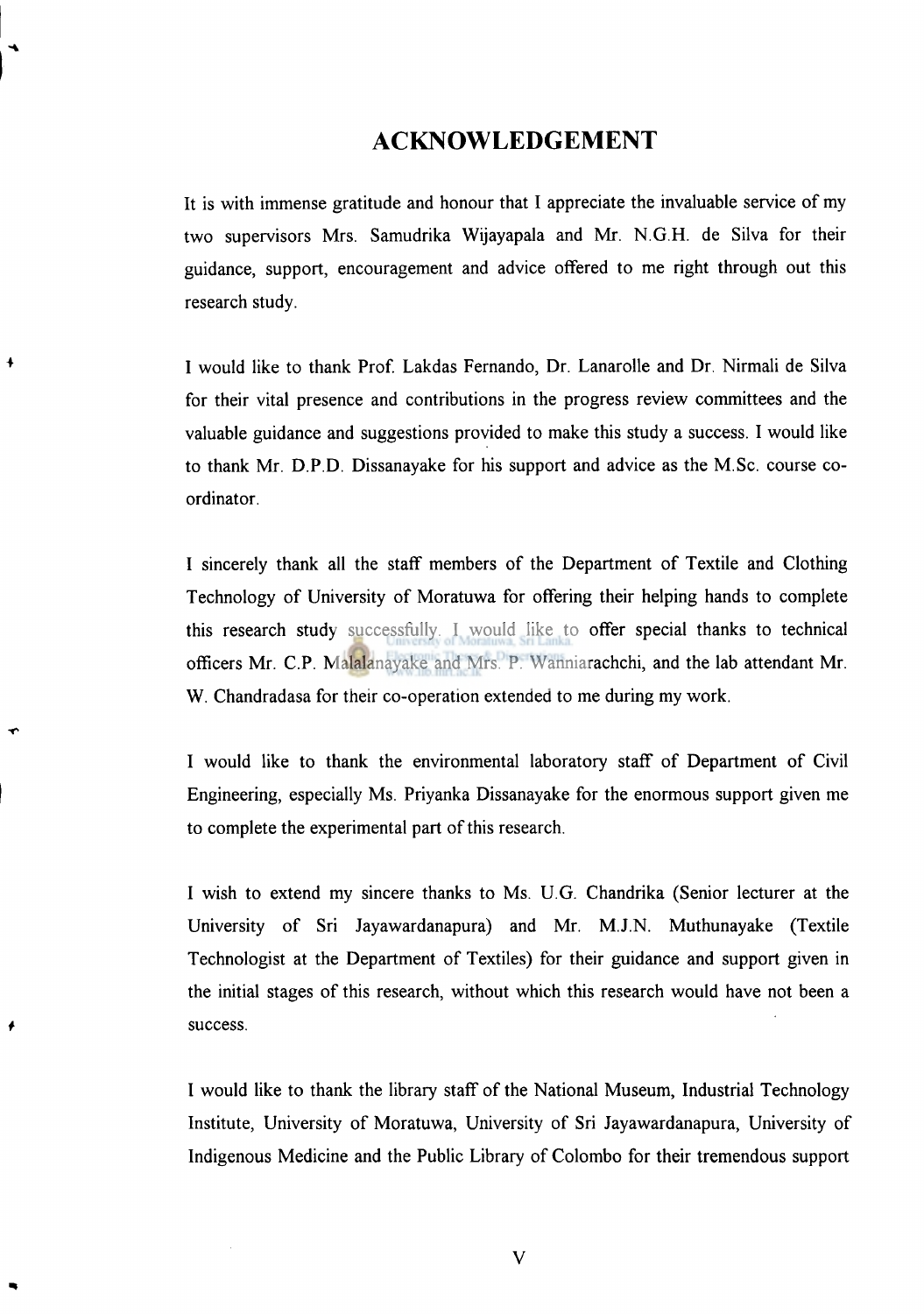in finding the literature for the study, which would have been even difficult without their committed service.

My special thanks go to my colleague Dumini Pathirana, my husband Manoj Suraweera and my family for sharing my difficulties and successes and being there to lift my spirits up right throughout the course of this research study.

Finally, it is my duty to extend my grateful acknowledgement to the Asian Development Bank, Science and Technology Personnel Development Project for the financial assistance that enabled me to undertake a research project leading to Masters Degree.



University of Moratuwa, Sri Lanka. Electronic Theses & Dissertations www.lib.mrt.ac.lk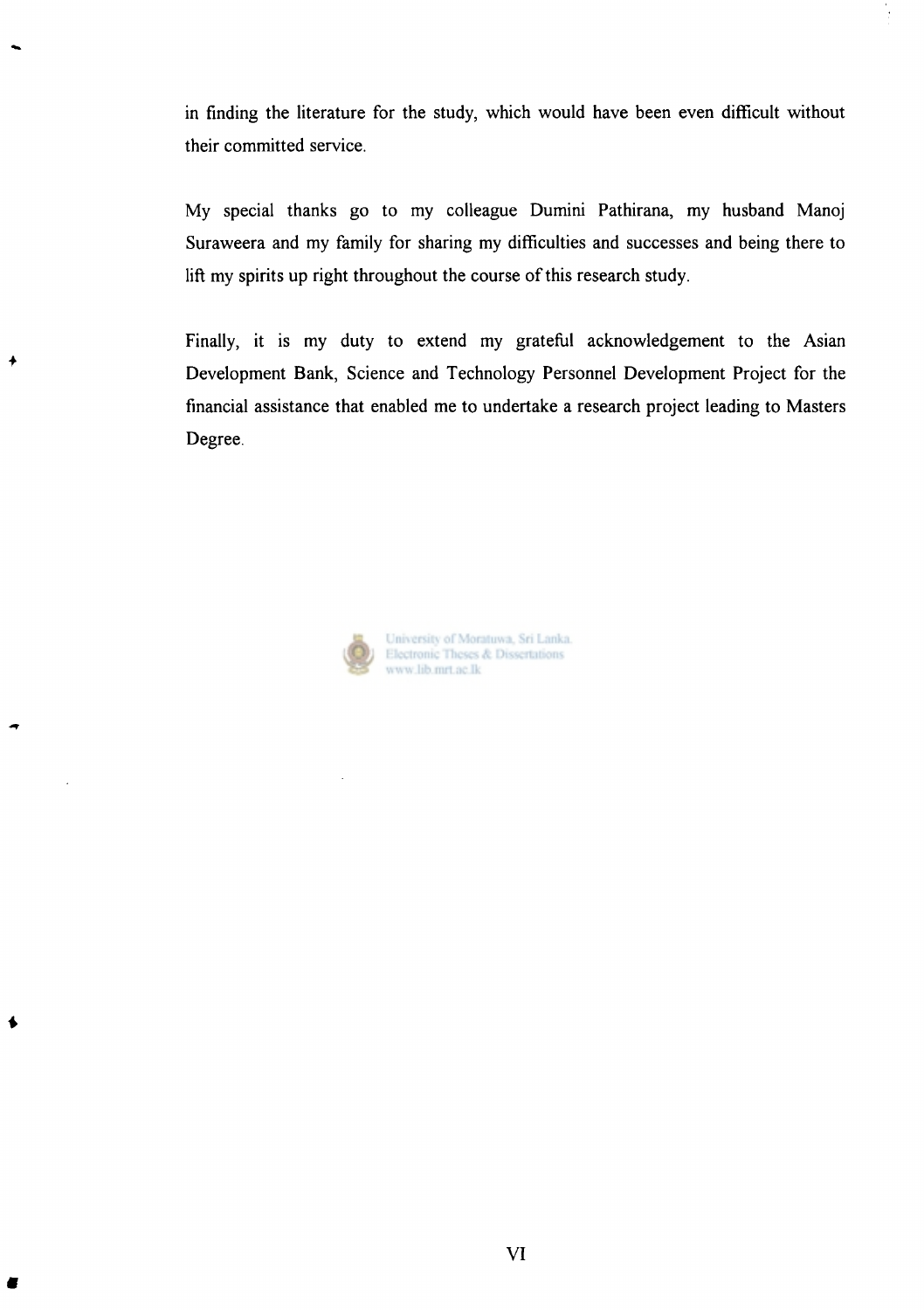# **TABLE OF CONTENTS**

| <b>CHAPTER ONE -INTRODUCTION</b>                                                      | 1      |
|---------------------------------------------------------------------------------------|--------|
| 1.1 History of Textile Colouration<br>÷                                               | 1      |
| 1.2 Textile Colourants                                                                | 5      |
| 1.2.1 Requirements of a Textile Dye                                                   | 6      |
| 1.2.2 Chemical Basis of Textile Colouration                                           | 6      |
| 1.2.3 Classification of Textile Colourants                                            | $\tau$ |
| 1.3 Textile Dye Industry Today                                                        | 10     |
| 1.4 Environmental Aspects of Textile Dyestuff Manufacturing                           | 10     |
| 1.5 Natural Dyes                                                                      | 13     |
| 1.5.1 Classification of Natural Dyes                                                  | 14     |
| 1.5.2 Why have Natural Dyes Subsided?                                                 | 17     |
| 1.5.3 Why Natural dyes Again?                                                         | 18     |
| 1.5.4 Why Indigenous Plants?                                                          | 19     |
| iversity of Moratuwa, Sri Lanka.<br>1.5.5 Limitations of Natural Dyes & Dissertations | 19     |
| www lib mrt ac lk<br>1.5.6 Advantages of Natural Dyes over Synthetic Dyes             | 20     |
| 1.5.7 Extraction Methods of Natural Dyes                                              | 20     |
| 1.6 Natural Dyes and Dyeing Practices in Sri Lanka                                    | 21     |
| 1.7 Objective                                                                         | 24     |
| 1.8 Scope                                                                             | 26     |
| <b>CHAPTER TWO - MATERIALS AND METHODOLOGY</b>                                        | 30     |
| 2.1 Indigenous Dye Producing Plants and Traditional Dyeing Techniques of              | 30     |
| Sri Lanka                                                                             |        |
| 2.1.1 Indigenous Dye Producing Plants of Sri Lanka                                    | 30     |
| 2.1.2 Traditional Dyeing Techniques of Sri Lanka                                      | 30     |
| 2.2 Investigation of a New Dye Material                                               | 30     |
| 2.3 Selection of a Plant Source                                                       | 31     |
| 2.3.1 Literature Survey                                                               | 31     |
| 2.3.2 Preliminary Trials                                                              | 32     |
| 2.4 Extraction of Polyphenols from Tea                                                | 33     |

 $\blacklozenge$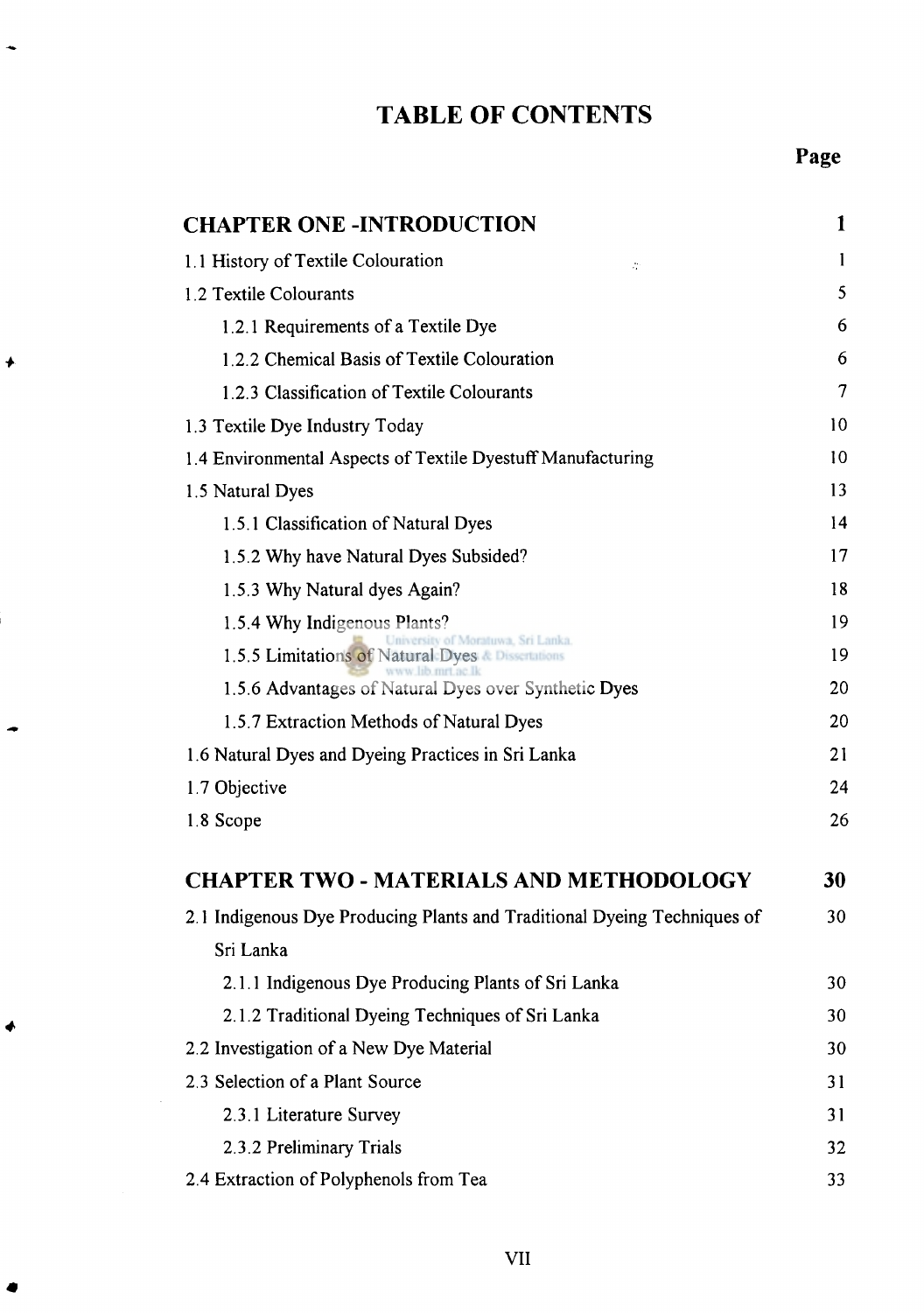| 2.5 Solidification of Polyphenols                                                                                             |          |
|-------------------------------------------------------------------------------------------------------------------------------|----------|
| 2.6 Azo Dye Preparation                                                                                                       | 36       |
| 2.6.1 Preparation of the Coupling Component                                                                                   | 36       |
| 2.6.2 Preparation of the Diazonium Salt                                                                                       | 36       |
| 2.6.3 Coupling of Diazonium Salt with the Coupling Component                                                                  | 36       |
| 2.7 Application to Fabrics                                                                                                    | 37       |
| 2.7.1 Ready Made Azo Dye Applications                                                                                         | 37       |
| 2.7.2 In-Situ Azo Dye Application on Cotton                                                                                   | 38       |
| 2.8 Take Up of the Coupling Component by Cotton                                                                               | 38       |
| 2.8.1 The Effects of Different Dye Bath Conditions on the Up Take of<br>Polyphenols by Cotton<br>2.8.1.1 Using an Electrolyte | 39<br>39 |
| 2.8.1.2 Using a wetting agent                                                                                                 | 39       |
| 2.8.1.3 Raising the temperature                                                                                               | 40       |
| 2.8.1.4 Varying the M.L.R. Value                                                                                              | 40       |
| 2.8.1.5 Different pH Conditions                                                                                               | 40       |
| 2.8.2 Optimization of the Conditions Affecting the Take Up of                                                                 | 40       |
| Polyphenols<br>2.9 Effect of Different Diazonium Salts                                                                        | 41       |
| 2.10 Colour Fastness Testing lib mrt ac Ik                                                                                    | 41       |
| 2.11 Product Yield                                                                                                            | 42       |
| <b>CHAPTER THREE - RESULTS AND DISCUSSION</b>                                                                                 | 43       |
| 3.1 Indigenous Dye Producing Plants and Traditional Dyeing Techniques of<br>Sri Lanka                                         | 43       |
| 3.1.1 Indigenous Dye Producing Plants of Sri Lanka                                                                            | 43       |
| 3.1.2 Traditional Dyeing Techniques of Sri Lanka                                                                              | 47       |
| 3.2 Selection of the Plant Source                                                                                             | 48       |
| 3.2.1 Literature Survey                                                                                                       | 48       |
| 3.2.2 Preliminary Trials                                                                                                      | 52       |
| 3.3 Extraction and Extractability of Polyphenols from Tea                                                                     | 53       |
| 3.4 Solidification of tea polyphenols                                                                                         | 54       |
| 3.5 Azo Dye Preparation                                                                                                       | 54       |
| 3.6 Application to Fabrics                                                                                                    | 54       |
| 3.7 Take Up of the Coupling Component by Cotton Fabrics                                                                       | 57       |
| 3.7.1 The Effects of Different dye Bath Conditions on the Up Take of<br>Polyphenols by Cotton                                 | 57       |

 $\overline{\mathbf{t}}$ 

 $\blacklozenge$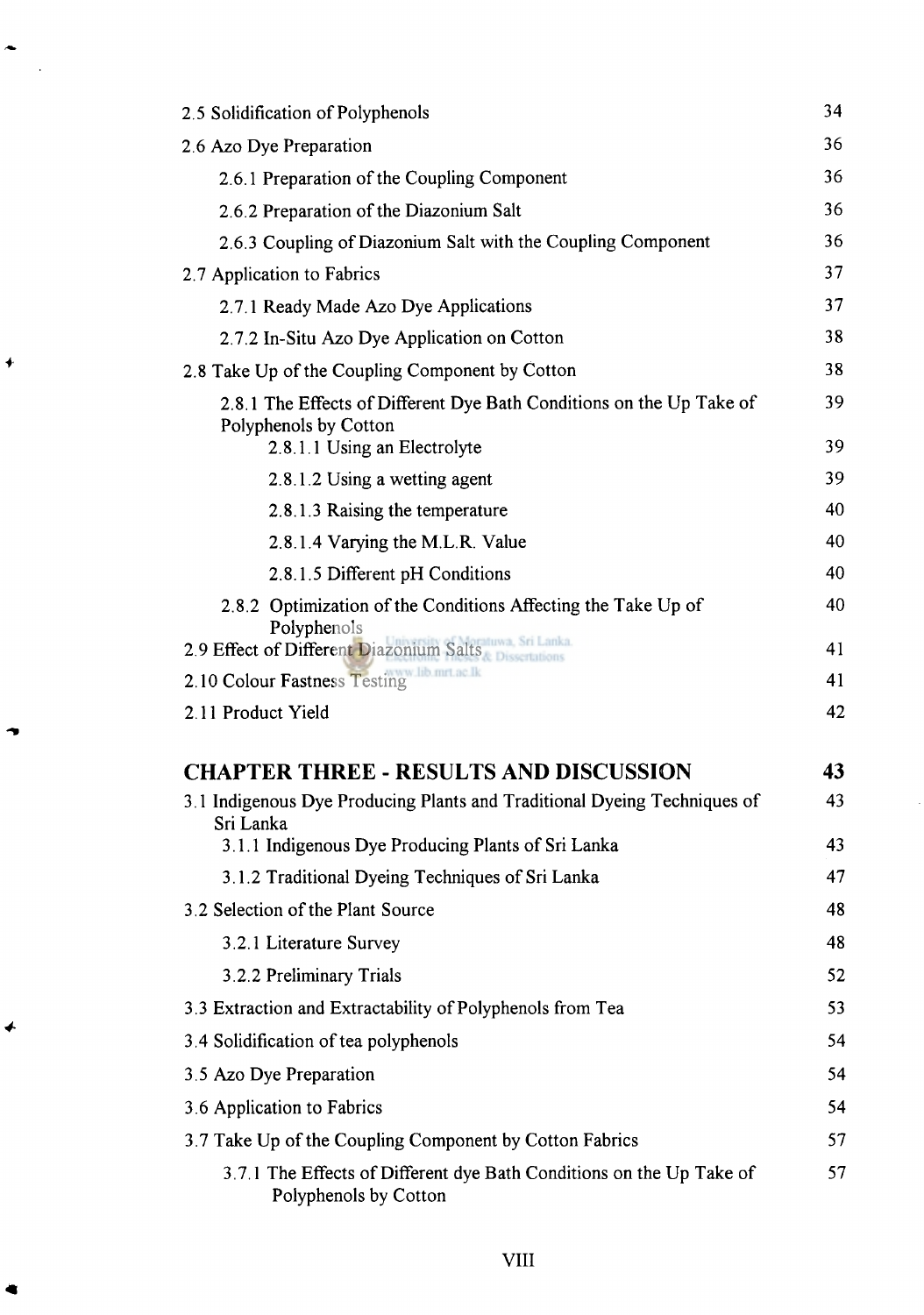| 3.7.2 Optimisation of the Conditions Affecting the Take Up of<br>Polyphenols by Cotton | 59 |
|----------------------------------------------------------------------------------------|----|
| 3.8 Effect of Different Diazonium Salts                                                | 60 |
| 3.9 Colour Fastness Testing                                                            | 66 |
| 3.10 Product Yield                                                                     | 71 |
|                                                                                        |    |
| <b>CHAPTER FOUR - CONCLUSIONS AND FUTURE WORK</b>                                      | 73 |
| 4.1 Conclusions                                                                        | 73 |
| 4.2 Future Work                                                                        | 76 |
|                                                                                        |    |
| <b>REFERENCES</b>                                                                      |    |



 $\overline{\bullet}$ 

 $\bigstar$ 

 $\ddot{\phantom{a}}$ 

 $\sim 10^{-1}$ 

University of Moratuwa, Sri Lanka.<br>Electronic Theses & Dissertations<br>www.lib.mrt.ac.lk

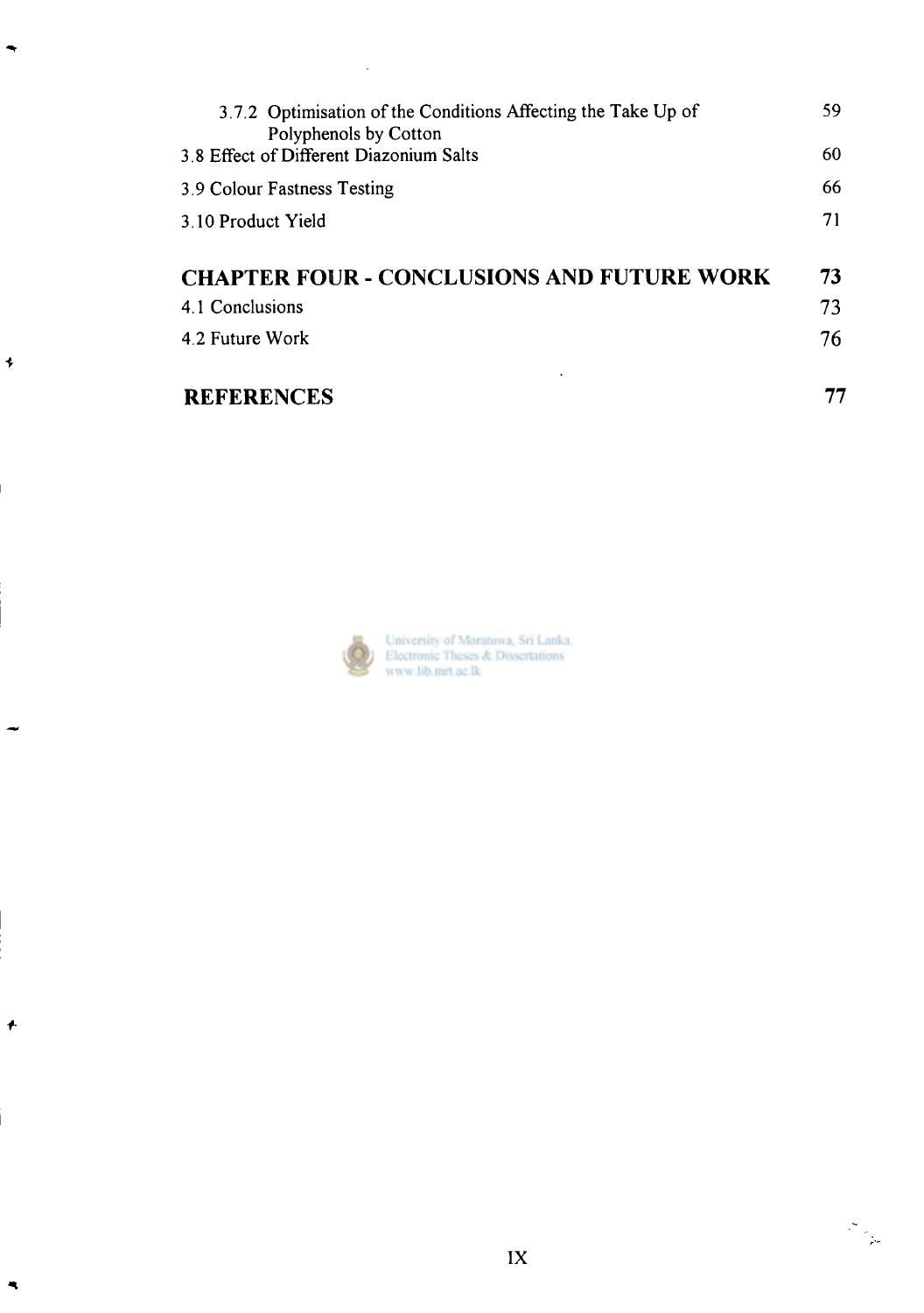# **LIST OF FIGURES**

 $\rightarrow$ 

| <b>Figure No.</b> | <b>Title</b>                                                                                               |  |
|-------------------|------------------------------------------------------------------------------------------------------------|--|
| 1.1               | <b>Classification of Textile Colourants</b>                                                                |  |
| 2.1               | Outline of Extraction, Solidification and Separation of<br>Polyphenols from Tea Leaves                     |  |
| 2.2               | Outline of Extraction and Development of Dye Materials from<br>Tea Leaves and Their Application on Fabrics |  |
| 3.1               | . Structures of Black Tea Polyphenols                                                                      |  |
| 3.2               | Structures of Green Tea Polyphenols                                                                        |  |
| 3.3               | Cotton Samples Dyed with Different Methods Using Tea<br>Polyphenols                                        |  |
| 3.4               | Fabric samples Dyed with Azo Dye Prepared with Tea<br>Polyphenols and Aniline Diazonium Salt               |  |
| 3.5               | Fabric samples Dyed with Ready Made Azo Dye Prepared with<br>Tea Polyphenols and Aniline Diazonium Salt    |  |
| 3.6               | Effect of Dye Bath pH on Dyeing of Cotton and Jute with Tea                                                |  |
| 3.7               | Visible spectrum of A1                                                                                     |  |
| 3.8               | Visible spectrum of A2                                                                                     |  |
| 3.9               | <b>LIBRARY</b><br>Visible spectrum of A3                                                                   |  |
| 3.10              | Visible spectrum of A4                                                                                     |  |
| 3.11              | Visible Spectrum of Tea Polyphenols                                                                        |  |
| 3.12              | Colour Shades Produced by In-situ azo Dyes on Cotton                                                       |  |

 $\mathcal{Q}^{\mathcal{G}}$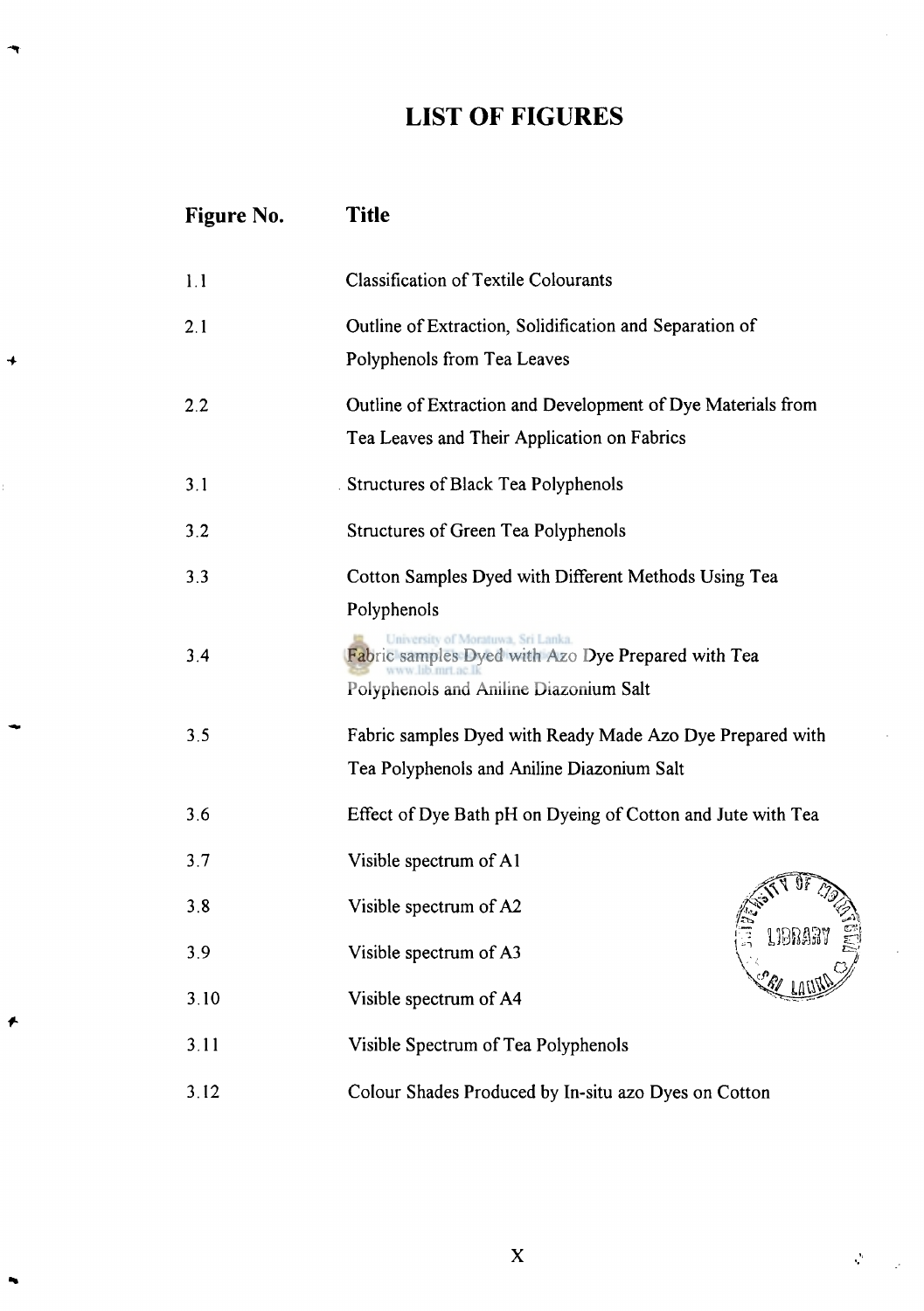#### **LIST OF TABLES**

4

 $\mathcal{L}_{\omega}$ 

|                        | Table No. | Title                                                                                                                                                                                                                   |
|------------------------|-----------|-------------------------------------------------------------------------------------------------------------------------------------------------------------------------------------------------------------------------|
|                        | 1.1       | World Dyestuff Usage 1992                                                                                                                                                                                               |
|                        | 1.2       | <b>Estimated Annual Consumption of Cellulosic Dyes</b>                                                                                                                                                                  |
|                        | 1.3       | Tolerance Limits for Effluents from Textile Industry Discharged<br>into Inland Surface Waters                                                                                                                           |
|                        | 1.4       | Number of Natural Dyes for Different Hues                                                                                                                                                                               |
|                        | 1.5       | Carcinogenic Amines Banned by the German MAK Commission                                                                                                                                                                 |
|                        | 2.1       | Selected Plants and Their Parts Used for Polyphenol Extraction                                                                                                                                                          |
|                        | 2.2       | Optimisation of Conditions for the Improvement of Dye Up<br>Take in Dyeing Cotton Using Azo Dyes prepared from tea<br>University of Moratuwa, Sri Lanka.<br>extractectronic Theses & Dissertations<br>www.lib.mrt.ac.lk |
|                        | 3.1       | Dye Producing Plants Indigenous to Sri Lanka                                                                                                                                                                            |
| $\mathcal{L}_{\omega}$ | 3.2       | The Effects of Electrolyte, Wetting Agent and M.L.R. Values on<br>the Dye Take Up by Cotton                                                                                                                             |
|                        | 3.3       | Designations and Colour Shades of Azo Compounds Prepared<br>with Tea Polyphenols                                                                                                                                        |
|                        | 3.4       | Colour Shades of Azo Compounds on Fabrics                                                                                                                                                                               |
| ィ                      | 3.5       | Colour Fastness Ratings for Cotton Dyed with Different In-situ<br>Azo Compounds Prepared by Impregnation in Alkaline<br>Conditions                                                                                      |
|                        | 3.6       | Colour Fastness Ratings for Cotton Dyed with Different In-situ<br>Azo Compounds Prepared by Impregnation in Acidic Conditions                                                                                           |
|                        | 3.7       | ISO Colour Fastness Ratings for Polyester Fabrics Dyed with A1                                                                                                                                                          |